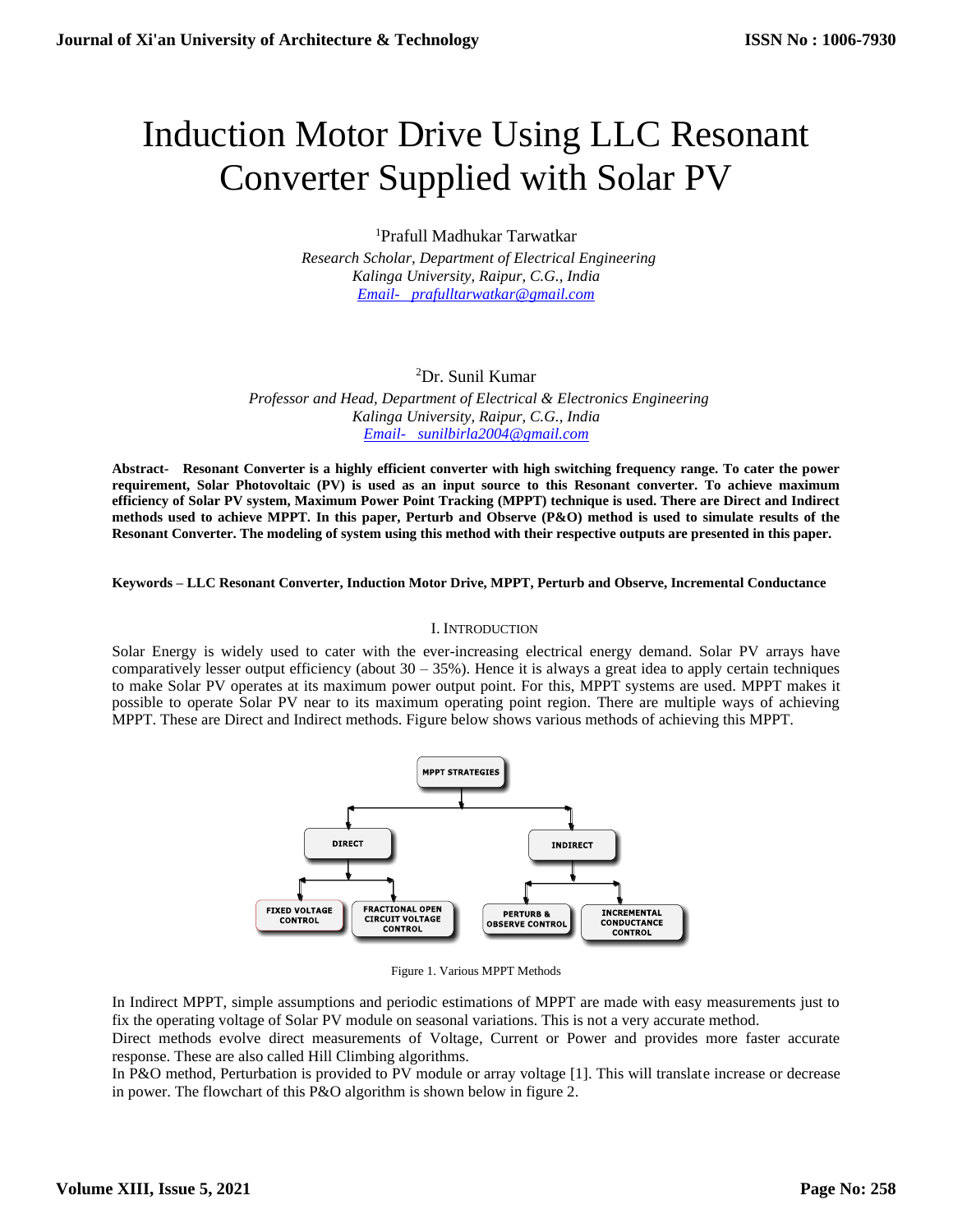

Figure 2. P & O Algorithm Flowchart

In case of Incremental Conductance method, algorithm imposes voltage on PV module at every iteration and measures the incremental change in conductance and compares it with instantaneous conductance and decides if the operating point is to the left or right of maximum power point [2]. The flowchart of this P&O algorithm is shown below in figure 3.

Resonant converters are mostly used converters now a days because of their output impedance can be regulated from zero to infinite. This is achieved using frequency modulation control. They can operate at very high efficiency since the switching losses are very less (turn ON and OFF of the switch occurs near the natural current zero instant). Circulating energy is very less in these LLC resonant converters compared to Series Resonant Converters (SRC), Parallel Resonant Converters (PRC) and Series Parallel Resonant Converters (SPRC). Hence LLC type Resonant Converter is proposed here for Solar Array system to achieve high efficiency. High frequency transformer is used here for boosting output of LLC Resonant converter and also to provide isolation for Safety requirements.

In this paper, LLC Resonant Converter model and its design is proposed to be used along with Solar PV Array. Simulation study of design and associated results are verified using MATLAB SIMULINK.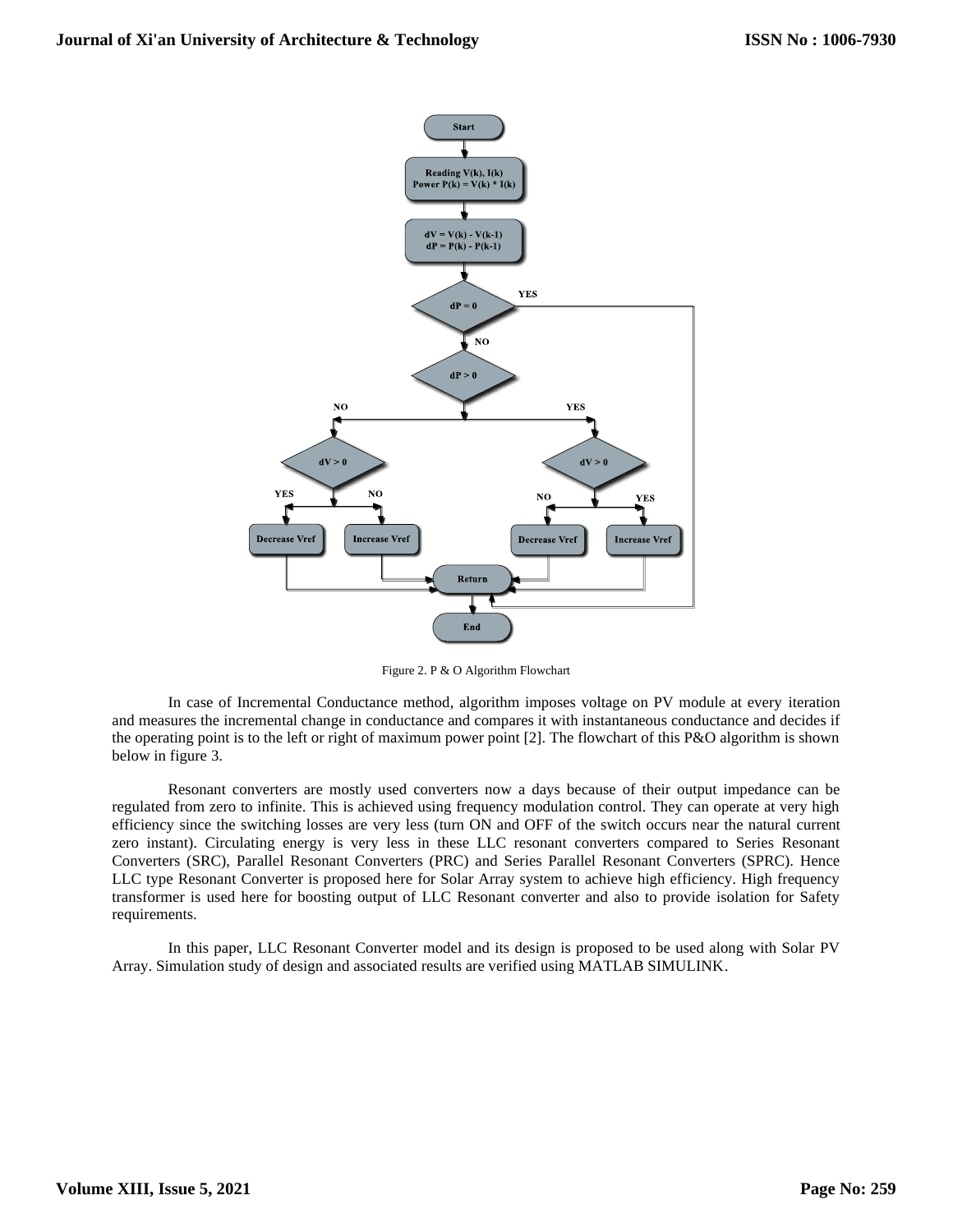

Figure 3. Incremental Conductance Algorithm Flowchart

## II. DESIGN OF AN LLC RESONANT CONVERTER

Figure 4 shows the block diagram of a proposed LLC Resonant Converter for Induction Motor Drive application. Here MOSFET's are used as switches and are operating at high frequency range (100 kHz).

Figure 5 shows the proposed LLC Resonant Converter circuit. The Resonating Tank design consists of Resonating Capacitor Cr, the Leakage Inductance Lr, and Magnetizing Inductance Lm of the Transformer [3] [4] [5]. The voltage output is regulated by controlling the switching frequency fs. Switches Q1, Q2, Q3 and Q4 are MOSFET's. D1 – D4 forms the Diode Bridge FW Rectifier [7] [8]. The transformer used here is having ratio of n = 1:10. It not only step up the voltage level but also provides necessary isolation to the output and input circuit [11]. The inductance of transformer is a part of this LLC RC network [17].



Figure 4. Block Diagram of a Proposed LLC Resonant converter System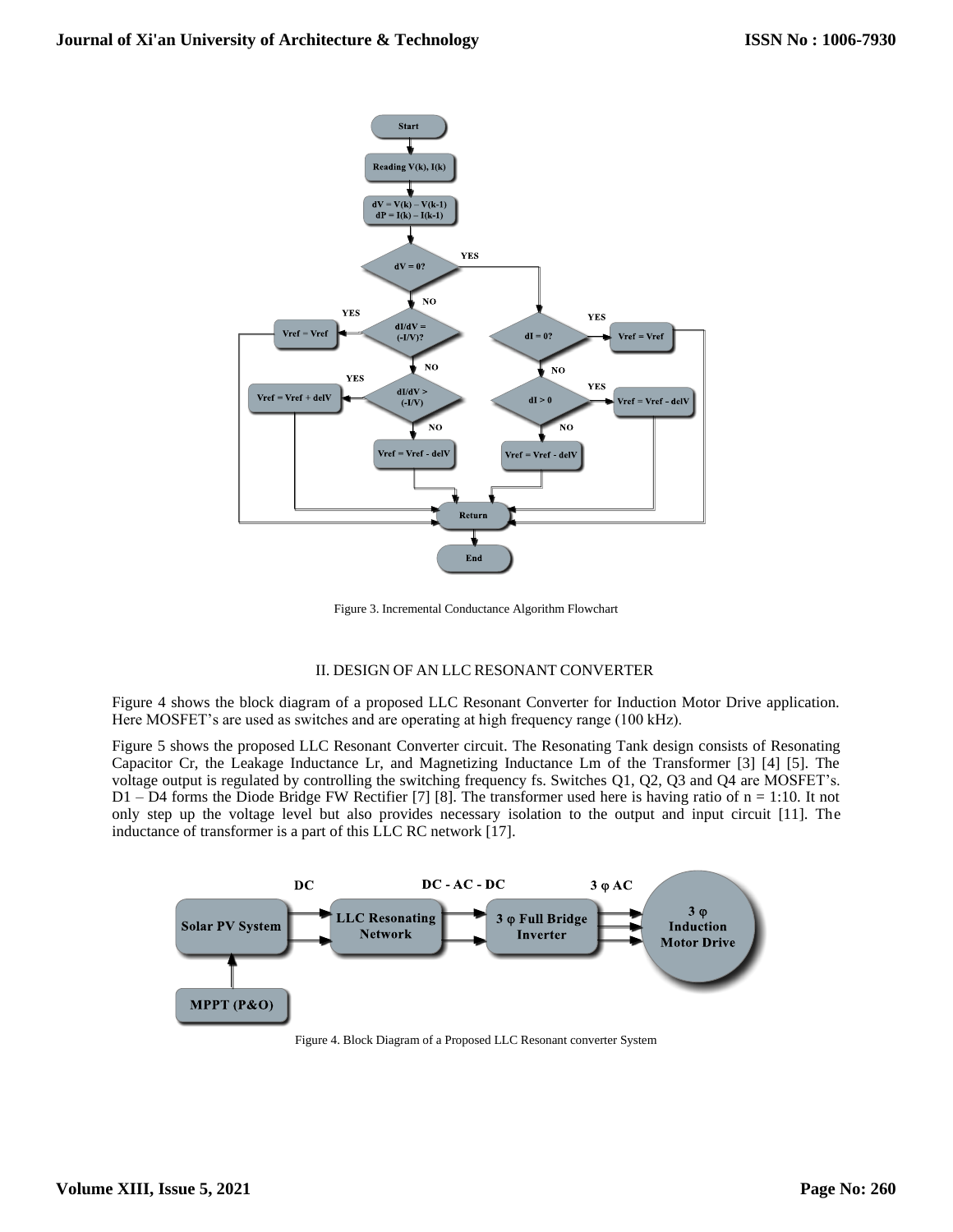

Figure 5. Proposed LLC Resonant Converter Model

The MPPT Algorithm proposed here takes care of maintaining output voltage corresponding to Maximum Power Point of the Solar PV. Perturb and Observe (P&O) algorithm is used to achieve Maximum Power Point [13-14]. The Solar PV Array used as a source is having following parameters as shown in table 1 below. The Maximum Power Point is achieved using Perturb and Observe Algorithm. Duty ratio control is achieved using the same so that Solar PV array should give stable output voltage corresponding to Maximum Power operating point.

| Parameter                    | <b>Abbreviations</b> | Value                |
|------------------------------|----------------------|----------------------|
| <b>Maximum Power Output</b>  | Pmax                 | 180 Watts            |
| Open circuit voltage         | Voc                  | 63.3 Volts           |
| <b>Short Circuit Current</b> | <b>Isc</b>           | 7.6 Amp              |
| <b>Irradiance</b>            |                      | $1000 \text{ W/m}^2$ |
| <b>Temperature</b>           | т                    | $25\,^0C$            |

Table-1 Parameters of Solar PV Array used



Figure 7. P – V Characteristics of Solar PV Module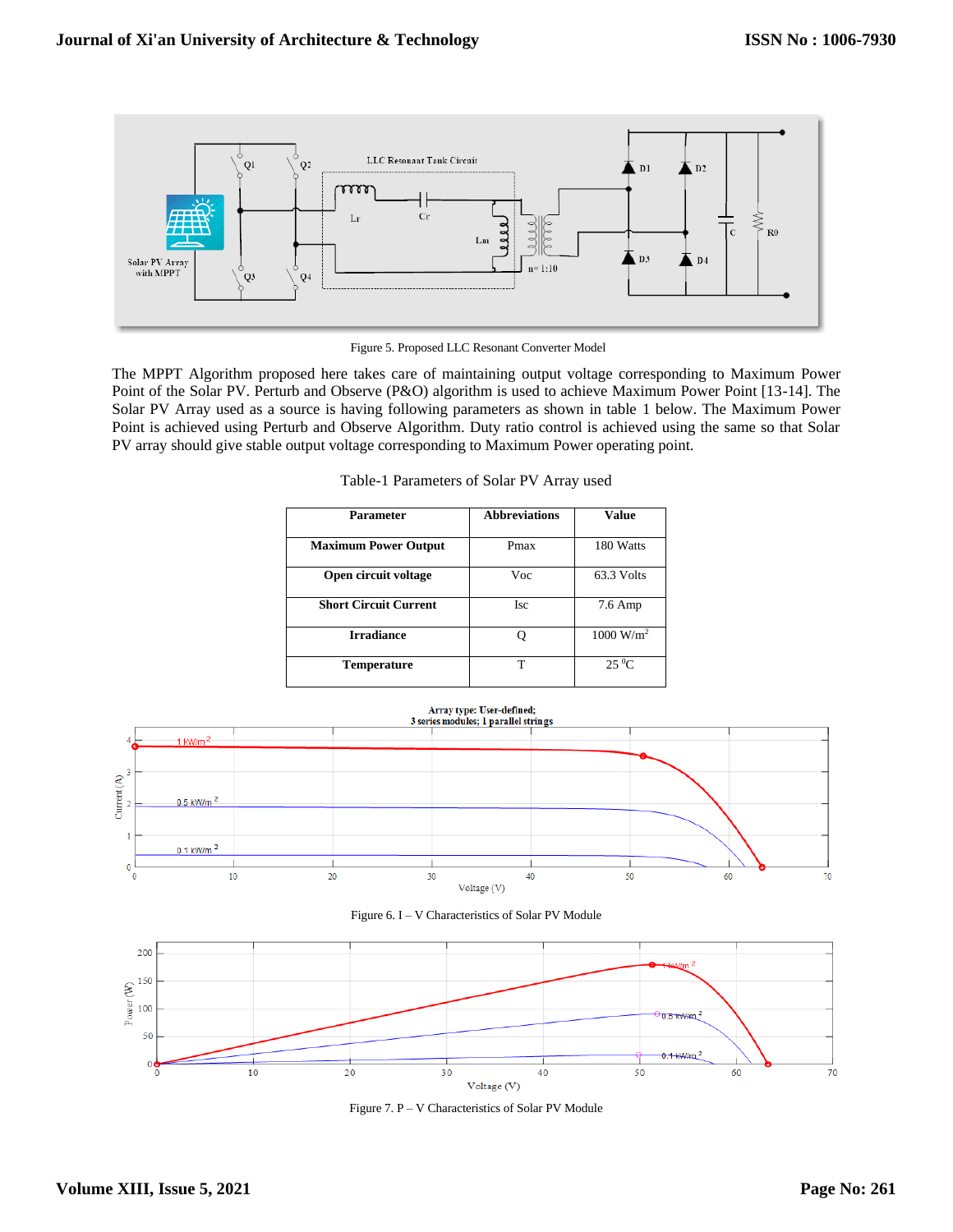

Figure 8. Voltage O/P of Solar PV Module

After that we select the ordered coefficient from 1 to N to get N coefficient. the formulae of watermark embedding are as follows.

*2.1. LLC Resonant Converter Design Considerations –*

The design of a proposed LLC Resonant Tank circuit [12] [15] [16] is based on calculations as given in equations (1) to (8).

| <b>Parameter</b>              | <b>Abbreviations</b> | Value             |
|-------------------------------|----------------------|-------------------|
| <b>Input Voltage</b>          | $(V_{DC})$           | 60 Volts          |
| <b>Output Voltage</b>         | (V <sub>0</sub> )    | 415 Volts         |
| <b>Output Power</b>           | (P <sub>0</sub> )    | $2.32 \text{ kW}$ |
| <b>Switching Frequency</b>    | $(f_s)$              | <b>100 kHz</b>    |
| <b>Resonating Frequency</b>   | $(f\mathbf{r})$      | 5 kHz             |
| <b>Resonating Capacitor</b>   | (Cr)                 | 4.1733e-6 F       |
| Leakage Inductance            | (Lr)                 | $0.10116e-6$ H    |
| <b>Magnetizing Inductance</b> | (Lm)                 | $0.5058e-6$ H     |
| <b>Transformer Ratio</b>      | (n)                  | 1:10              |

Table-2 Design Parameters of an LLC Resonant Converter

| $Cr =$ |              |  |
|--------|--------------|--|
|        | 2*π*Q*fo*Rac |  |
|        |              |  |

$$
Lr = \frac{1}{(2\pi\pi\epsilon_0)^2 \cdot 2\pi r}
$$
 (2)

$$
Rac = \frac{8 \cdot n^2 \cdot R_L}{\pi^2} \tag{3}
$$

$$
Magnetizing Inductance, L_m = \frac{R_L}{2\pi f_r}
$$
 (4)

$$
n = \frac{Np}{Ns} = \frac{Vin_{max}}{2*(Vo+Vf)} * Mmin
$$
\n(5)

$$
Mmin = \sqrt{\frac{m}{m-1}}\tag{6}
$$

$$
Resonant\ Frequency, f_r = \frac{1}{2\pi \sqrt{L_r C_r}}\tag{7}
$$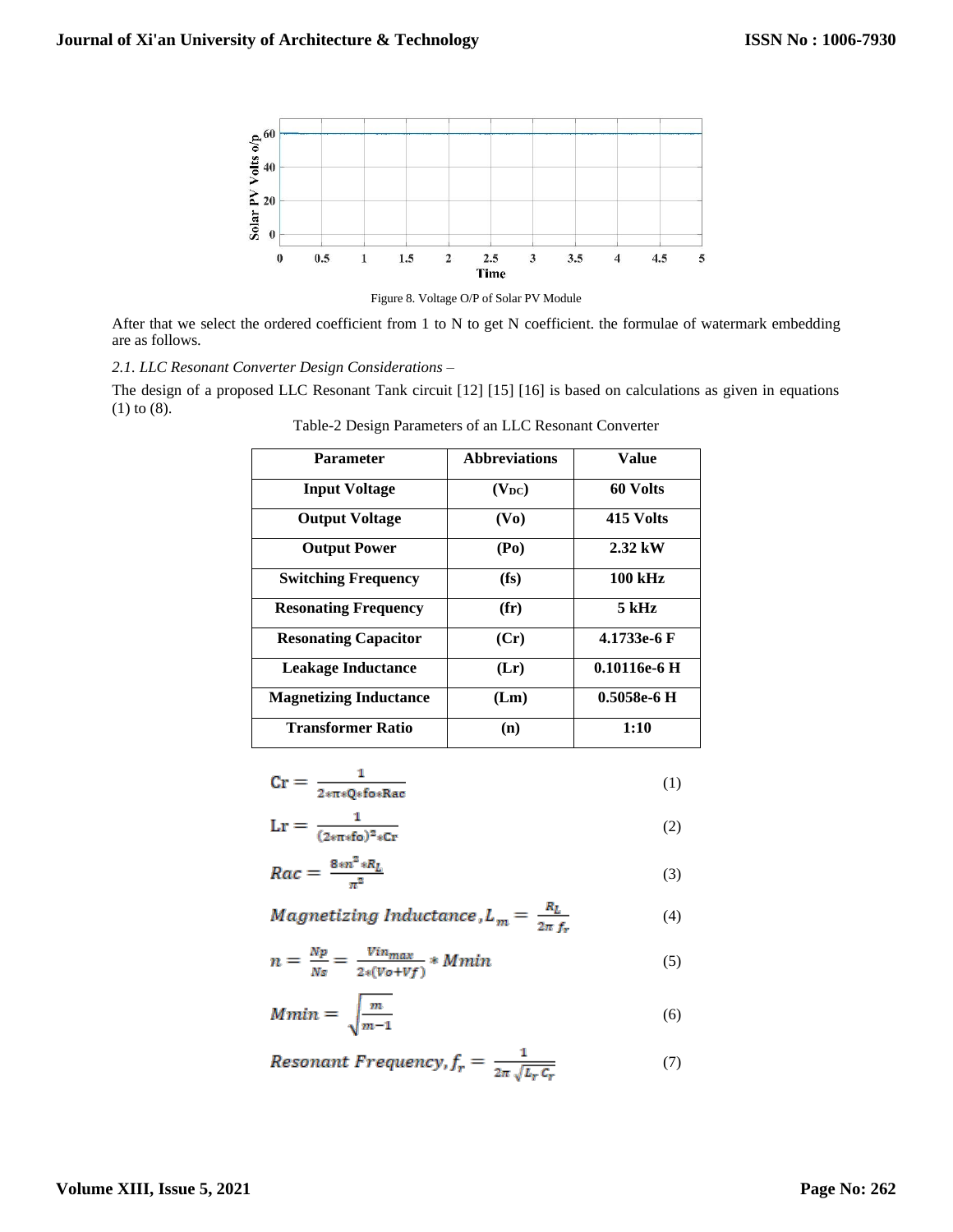$$
m = Inductance Ratio = \frac{L_m}{L_r}
$$
 (8)

Selecting m=5 and quality factor corresponding to m chosen as 0.4, the calculated parameters of LLC Resonant Converter are as given in table 2 [6] [9 - 11].

The Induction motor load is considered to check the proposed system. The parameters of Induction Motor drive load are given below in table 3.

| <b>Parameter</b>        | <b>Abbreviations</b> | Value            |
|-------------------------|----------------------|------------------|
| Input Voltage L.L., rms | $(V_{in})$           | 415Volts         |
| <b>Output Power</b>     | (Po)                 | $2.3 \text{ kW}$ |
| <b>Frequency</b>        |                      | 50 Hz            |

Table-3 Parameters of Induction Motor Drive

### III. SIMULATION RESULT

The proposed design and model is simulated using MATLAB / Simulink. The simulation results for respective LLC Resonant converter voltage output, Induction Motor Outputs for Speed, Torque, Stator Voltage L-L, Stator Current are shown below in figure (9) to figure (13).

The respective resulted values of different Induction Motor Parameters are listed below in table 4.The proposed scheme is tested using ordinarily image processing. From the simulation of the experiment results, we can draw to the conclusion that this method is robust to many kinds of watermark images.

| <b>Parameter</b>              | <b>Abbreviations</b> | Value       |
|-------------------------------|----------------------|-------------|
| <b>Stator Voltage, rms</b>    | $(V_{L-L})$          | 415 volts   |
| <b>Stator Current, rms</b>    | $(I_{FL})$           | 4.57 amps   |
| <b>Full Load Speed</b>        | $(N_{FL})$           | 1431 rpm    |
| <b>Electromagnetic Torque</b> | (T <sub>e</sub> )    | $14.42 N*m$ |

Table-4 Induction Motor Simulation Output Results



Figure 9. LLC Resonant converter O/P voltage waveform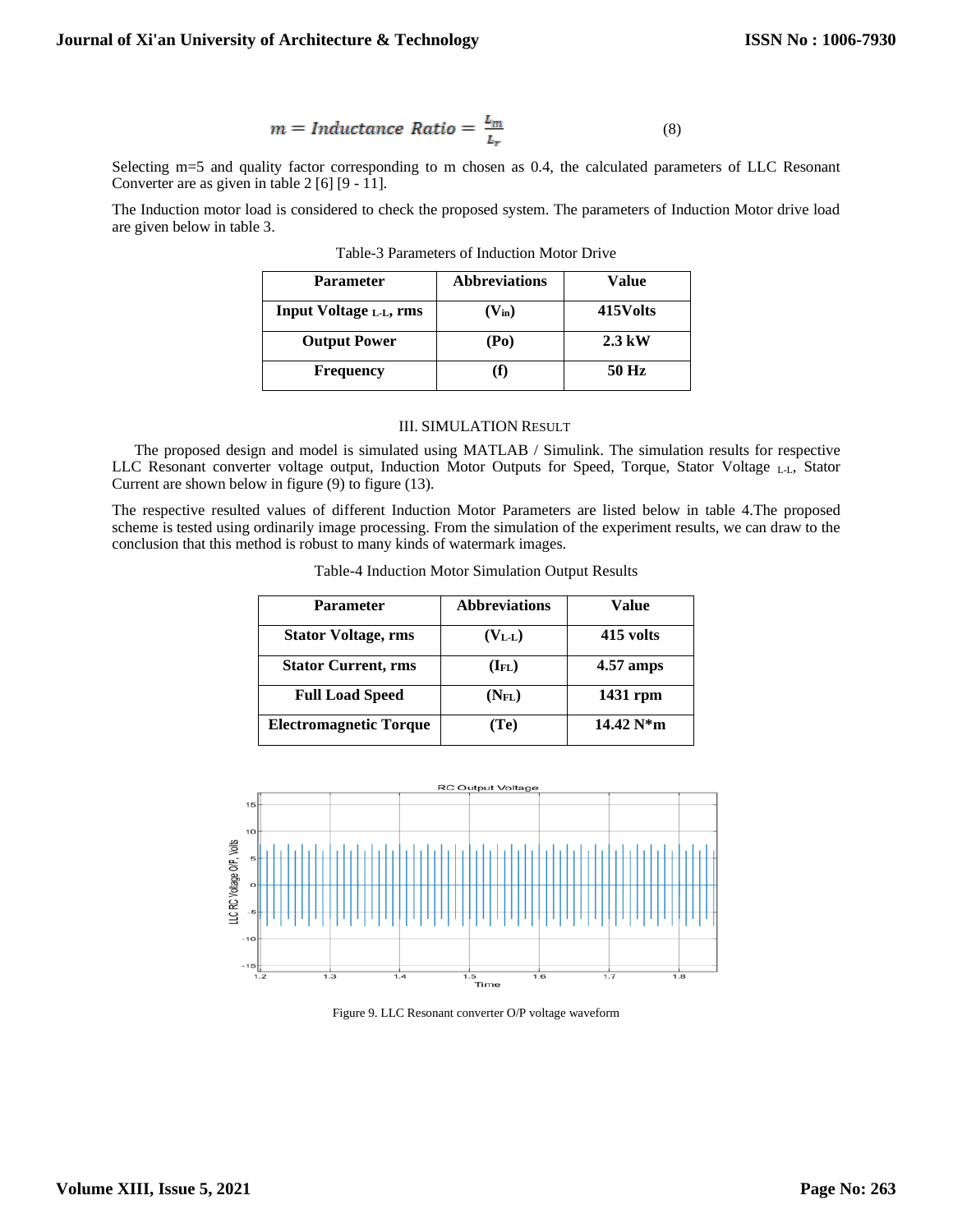

Figure 10. Induction Motor stator current waveform











Figure 13. Electromagnetic Torque curve for Induction Motor Drive